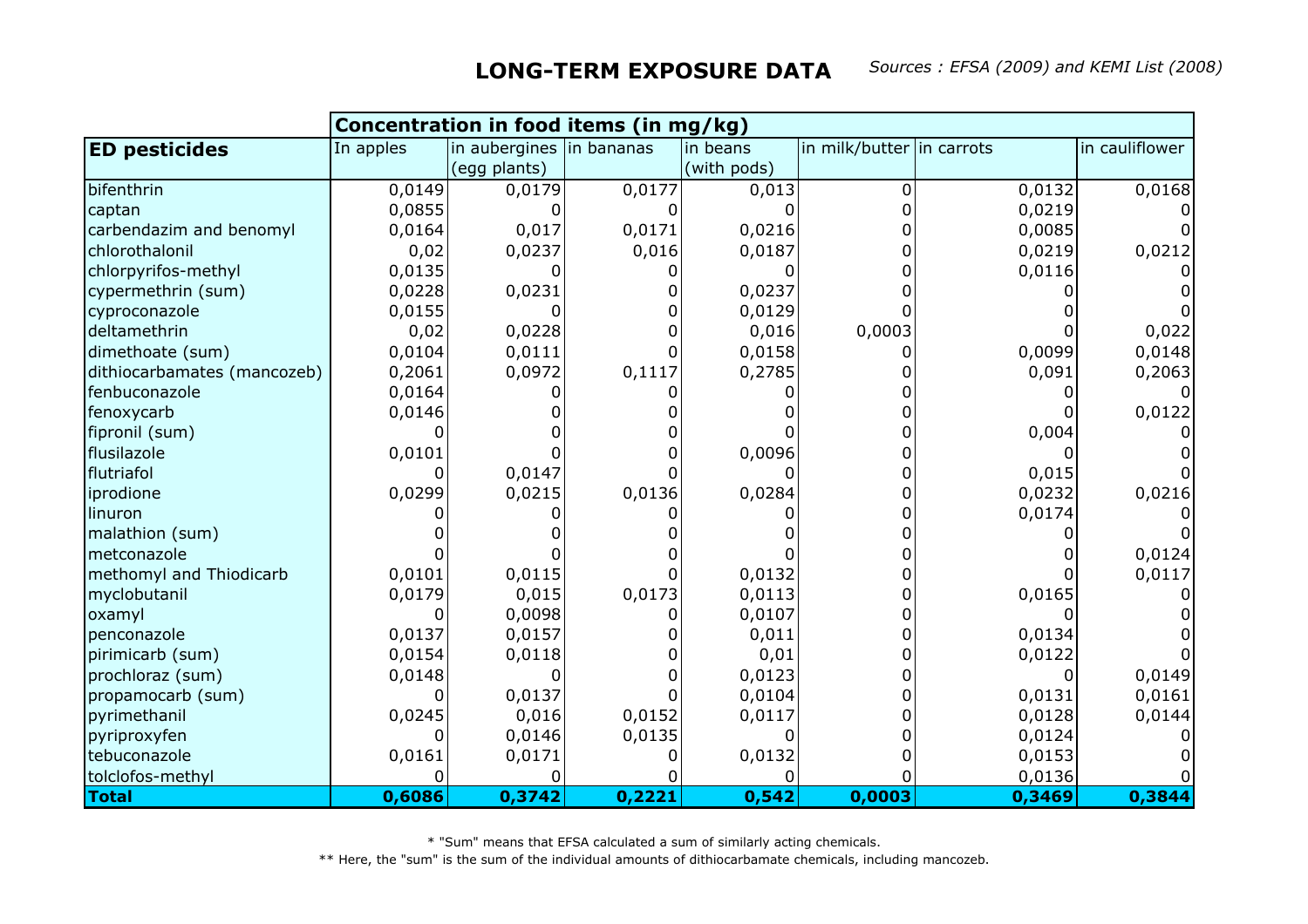|                             | Concentration in food items (in mg/kg) |        |         |         |            |              |         |  |
|-----------------------------|----------------------------------------|--------|---------|---------|------------|--------------|---------|--|
| <b>ED pesticides</b>        | in cucumbers  in eggs                  |        | in head | in leek | in lettuce | in mandarins | in oats |  |
|                             |                                        |        | cabbage |         |            |              |         |  |
| bifenthrin                  | 0,0141                                 | ∩      | 0,0134  | 0,0123  | 0,0182     |              |         |  |
| captan                      | 0,0126                                 |        |         |         | 0,0124     | 0,0123       |         |  |
| carbendazim and benomyl     | 0,0117                                 |        | 0,0132  | 0,0136  | 0,0141     | 0,0113       |         |  |
| chlorothalonil              | 0,0215                                 |        | 0,0271  | 0,0201  | 0,0184     |              |         |  |
| chlorpyrifos-methyl         | 0,012                                  |        | 0,0119  | O       | 0,0117     | 0,0142       | 0,0252  |  |
| cypermethrin (sum)          | 0,0195                                 | 0,0185 | 0,0197  | 0,0174  | 0,025      | 0,0193       |         |  |
| cyproconazole               | 0,0154                                 |        |         |         | 0,0147     |              |         |  |
| deltamethrin                | 0,0198                                 |        | 0,0186  |         | 0,0214     |              |         |  |
| dimethoate (sum)            | 0,0108                                 |        | 0,0156  |         | 0,0161     | 0,0108       |         |  |
| dithiocarbamates (mancozeb) | 0,2959                                 |        | 0,3022  | 0,4467  | 0,5315     | 0,418        |         |  |
| fenbuconazole               |                                        |        |         |         |            |              |         |  |
| fenoxycarb                  |                                        |        |         |         |            |              |         |  |
| fipronil (sum)              |                                        |        |         |         |            |              |         |  |
| flusilazole                 |                                        |        |         |         |            | 0,0121       |         |  |
| flutriafol                  |                                        |        |         |         | 0,0133     | 0,0144       |         |  |
| iprodione                   | 0,0316                                 |        | 0,0257  | 0,0121  | 0,3042     |              |         |  |
| linuron                     |                                        |        |         | 0,0133  | 0,0138     | 0,0132       |         |  |
| malathion (sum)             |                                        |        |         |         |            | 0,0178       |         |  |
| metconazole                 |                                        |        |         |         |            |              |         |  |
| methomyl and Thiodicarb     | 0,0119                                 |        |         |         | 0,0161     |              |         |  |
| myclobutanil                | 0,0168                                 |        |         | 0,0096  | 0,0106     | 0,0233       |         |  |
| oxamyl                      | 0,0098                                 |        |         |         |            |              |         |  |
| penconazole                 | 0,0143                                 |        |         |         |            |              |         |  |
| pirimicarb (sum)            | 0,0119                                 |        |         |         | 0,0169     | 0,0126       |         |  |
| prochloraz (sum)            |                                        |        |         |         |            | 0,0727       |         |  |
| propamocarb (sum)           | 0,0604                                 |        |         | 0,0177  | 0,2072     |              | 0,0303  |  |
| pyrimethanil                | 0,0142                                 |        |         | 0,0121  | 0,0157     | 0,0338       |         |  |
| pyriproxyfen                | 0,0132                                 |        |         |         |            | 0,0144       |         |  |
| tebuconazole                | 0,0149                                 |        | 0,0166  | 0,0226  | 0,0138     | 0,0142       |         |  |
| tolclofos-methyl            |                                        |        |         |         | 0,0193     | 0,0128       |         |  |
| <b>Total</b>                | 0,6323                                 | 0,0185 | 0,464   | 0,5975  | 1,3144     | 0,7272       | 0,0555  |  |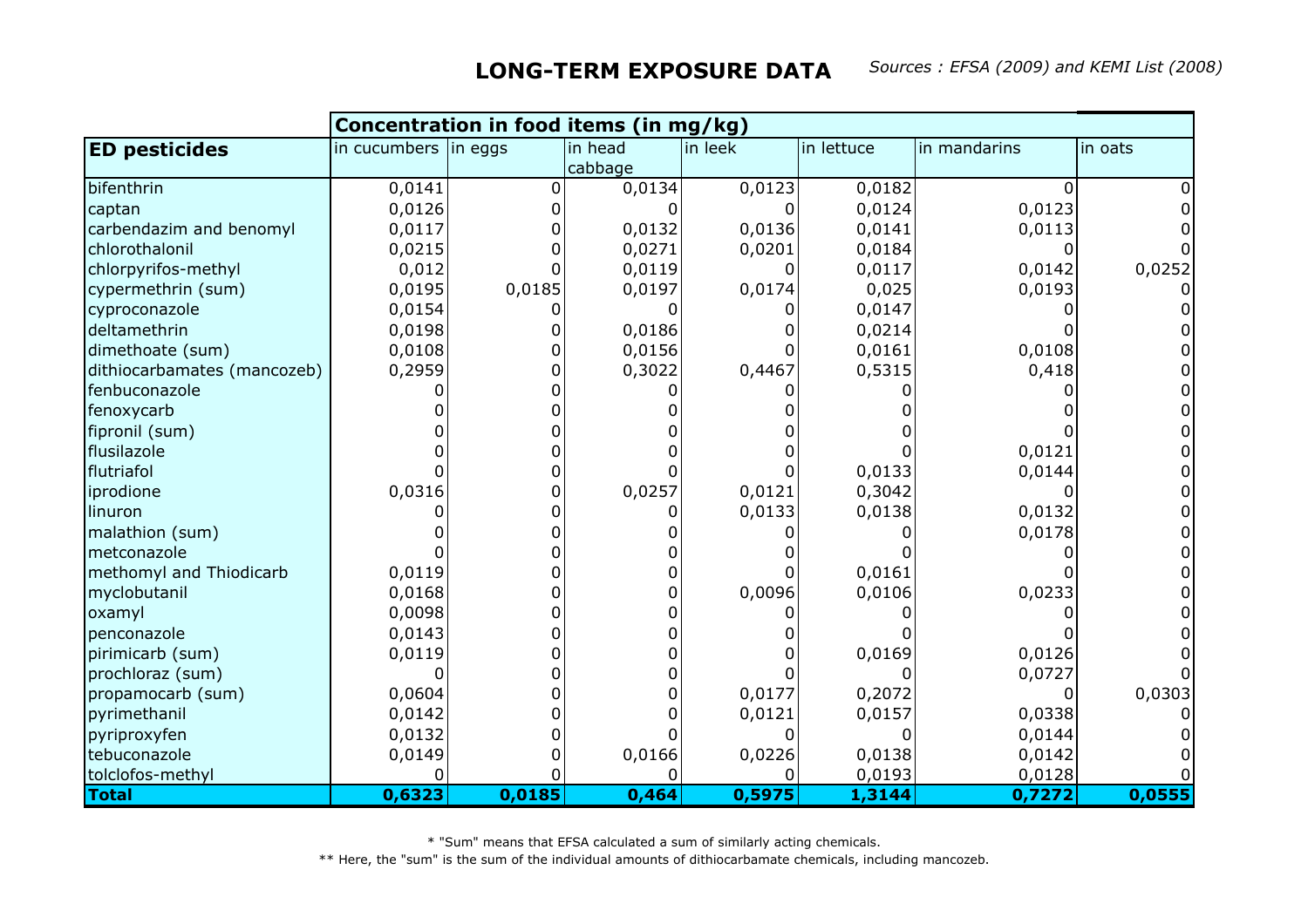|                             | Concentration in food items (in mg/kg) |            |          |              |            |             |         |  |
|-----------------------------|----------------------------------------|------------|----------|--------------|------------|-------------|---------|--|
| <b>ED pesticides</b>        | in oranges                             | in peaches | in pears | in peas (w/o | in peppers | in potatoes | in rice |  |
|                             |                                        |            |          | pods)        |            |             |         |  |
| bifenthrin                  |                                        | 0,0154     | 0,0149   |              | 0,0164     | 0,0149      |         |  |
| captan                      | 0,0122                                 | 0,0123     | 0,0676   |              |            |             |         |  |
| carbendazim and benomyl     | 0,0156                                 | 0,0129     | 0,0135   | 0,0161       | 0,016      | 0,011       | 0,0082  |  |
| chlorothalonil              | 0,0092                                 | 0,0156     | 0,0168   |              | 0,0235     | 0,0089      |         |  |
| chlorpyrifos-methyl         | 0,0134                                 | 0,0131     | 0,013    |              | 0,0143     |             | 0,0162  |  |
| cypermethrin (sum)          | 0,0197                                 | 0,0228     | 0,0223   | 0,0227       | 0,0278     | 0,0233      |         |  |
| cyproconazole               | 0,0155                                 | 0,0166     |          |              | 0,0151     |             |         |  |
| deltamethrin                | 0,0209                                 | 0,0192     | 0,0189   |              | 0,0206     | 0,0202      | 0,0209  |  |
| dimethoate (sum)            | 0,0105                                 | 0,0101     | 0,0101   | 0,0099       | 0,0106     |             |         |  |
| dithiocarbamates (mancozeb) | 0,3644                                 | 0,2253     | 0,229    | 0,0632       | 0,1136     | 0,0653      |         |  |
| fenbuconazole               | 0,017                                  | 0,0179     | 0,0172   |              |            |             |         |  |
| fenoxycarb                  |                                        | 0,0157     | 0,0164   |              |            |             |         |  |
| fipronil (sum)              | 0,0036                                 |            |          |              |            |             |         |  |
| flusilazole                 |                                        | 0,0135     | 0,0097   |              | 0,01       |             |         |  |
| flutriafol                  |                                        |            |          |              | 0,0181     |             |         |  |
| iprodione                   | 0,0142                                 | 0,0595     | 0,0302   | 0,0229       | 0,027      | 0,0135      | 0,0186  |  |
| linuron                     |                                        |            |          |              |            |             |         |  |
| malathion (sum)             | 0,0139                                 | 0,0126     | 0,0159   |              | 0,0143     |             | 0,0164  |  |
| metconazole                 |                                        |            |          | 0,0125       |            |             |         |  |
| methomyl and Thiodicarb     |                                        | 0,0106     | 0,0104   |              | 0,0125     |             | 0,0124  |  |
| myclobutanil                | 0,0236                                 | 0,0176     | 0,0131   | 0,0109       | 0,0179     |             |         |  |
| oxamyl                      |                                        | 0,0094     |          |              | 0,0115     | 0,009       |         |  |
| penconazole                 | 0,014                                  | 0,0136     |          |              | 0,0152     |             |         |  |
| pirimicarb (sum)            |                                        | 0,014      | 0,0123   | 0,0097       | 0,0116     |             |         |  |
| prochloraz (sum)            | 0,0301                                 |            |          |              | 0,0149     |             |         |  |
| propamocarb (sum)           |                                        |            |          |              | 0,0134     | 0,0109      |         |  |
| pyrimethanil                | 0,0201                                 | 0,0146     | 0,0262   | 0,0158       | 0,0167     | 0,0137      |         |  |
| pyriproxyfen                | 0,0144                                 |            |          | 0,0129       | 0,0131     | 0,014       |         |  |
| tebuconazole                | 0,0145                                 | 0,0248     | 0,0149   |              | 0,0156     |             | 0,0209  |  |
| tolclofos-methyl            |                                        |            | 0,0128   |              |            | 0,0134      |         |  |
| <b>Total</b>                | 0,6468                                 | 0,5871     | 0,5852   | 0,1966       | 0,4697     | 0,2181      | 0,1136  |  |